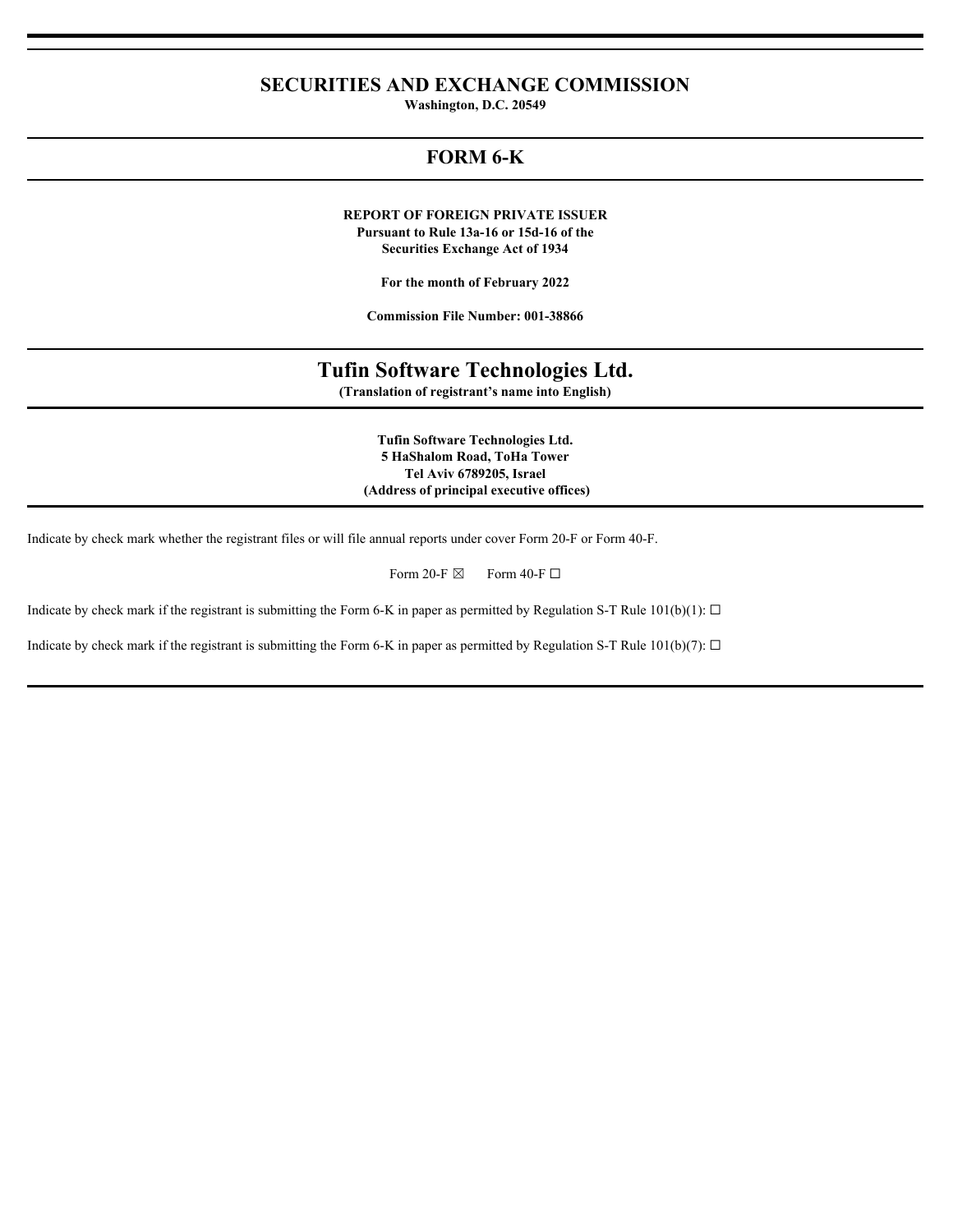#### **EXPLANATORY NOTE**

On February 10, 2022, Tufin Software Technologies Ltd. (the "Company", "Tufin" or "we") issued a press release entitled "Tufin Announces Fourth Quarter and Full Year 2021 Results" announcing its financial results for the fourth quarter and the full year ended December 31, 2021. A copy of this press release is furnished as Exhibit 99.1 herewith.

Other than as indicated below, the information in this Form 6-K (including in Exhibit 99.1) shall not be deemed "filed" for purposes of Section 18 of the Securities Exchange Act of 1934, as amended (the "Exchange Act") or otherwise subject to the liabilities of that section, nor shall it be deemed incorporated by reference in any filing under the Securities Act of 1933, as amended, or the Exchange Act.

The U.S. GAAP financial information contained in (i) the consolidated balance sheets (Unaudited), (ii) the consolidated statements of operations (Unaudited) and (iii) the consolidated statement of cash flows (Unaudited) included in the press release attached as Exhibit 99.1 to this Report on Form 6-K are hereby incorporated by reference into the Company's registration statements on Form F-3 (File No. 333-239715) and Form S-8 (File Nos. 333-231985, 333-237291 and 333-253994).

#### **SIGNATURES**

Pursuant to the requirements of the Securities Exchange Act of 1934, the registrant has duly caused this report to be signed on its behalf by the undersigned, thereunto duly authorized.

TUFIN SOFTWARE TECHNOLOGIES LTD.

Reuven Kitov CEO & Chairman of the Board of Directors

2

Date: February 10, 2022 By: */s/ Reuven Kitov*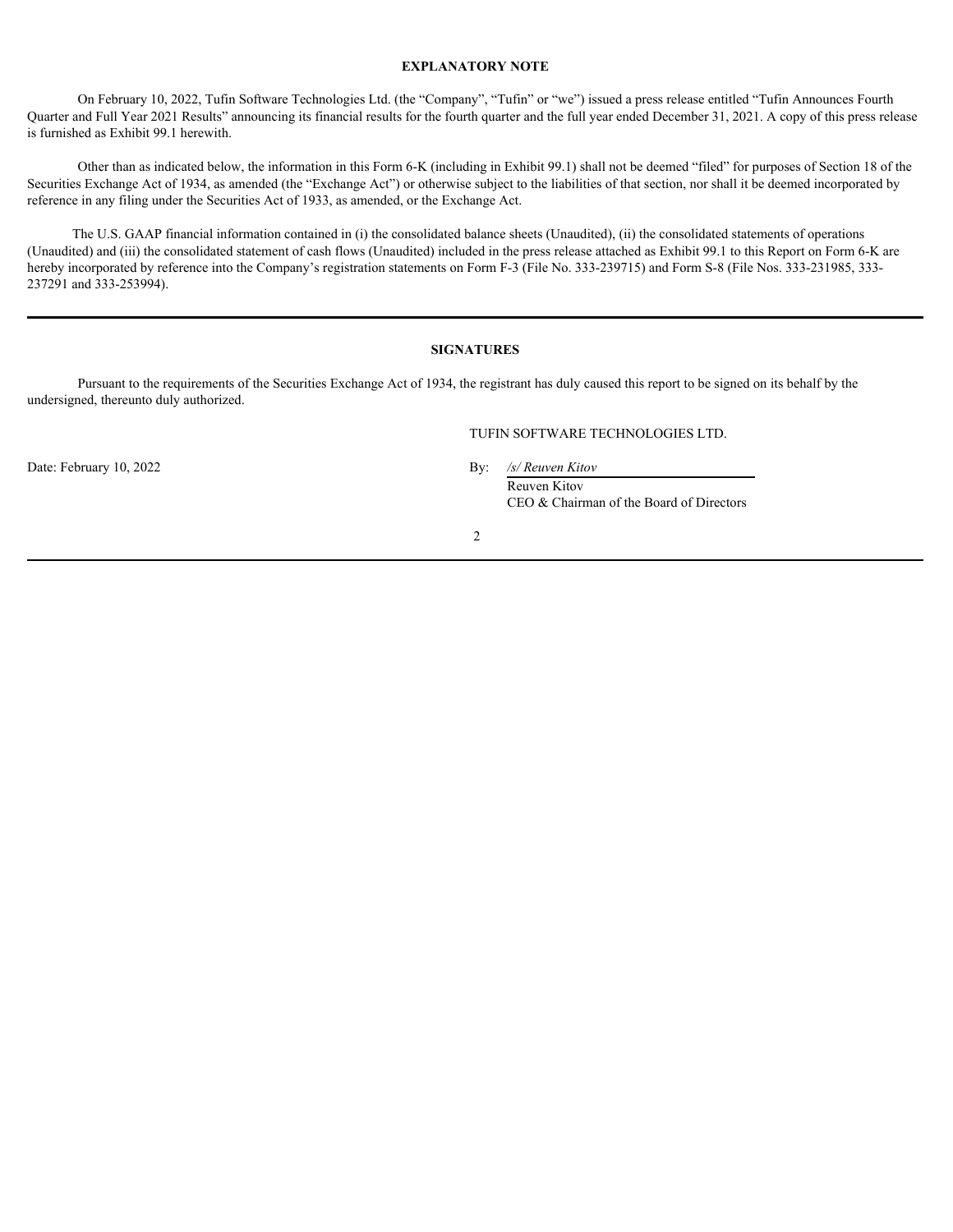| Exhibit | Description                                                                        |
|---------|------------------------------------------------------------------------------------|
| 99.     | Press release entitled "Tufin Announces Fourth Quarter and Full Year 2021 Results" |
|         |                                                                                    |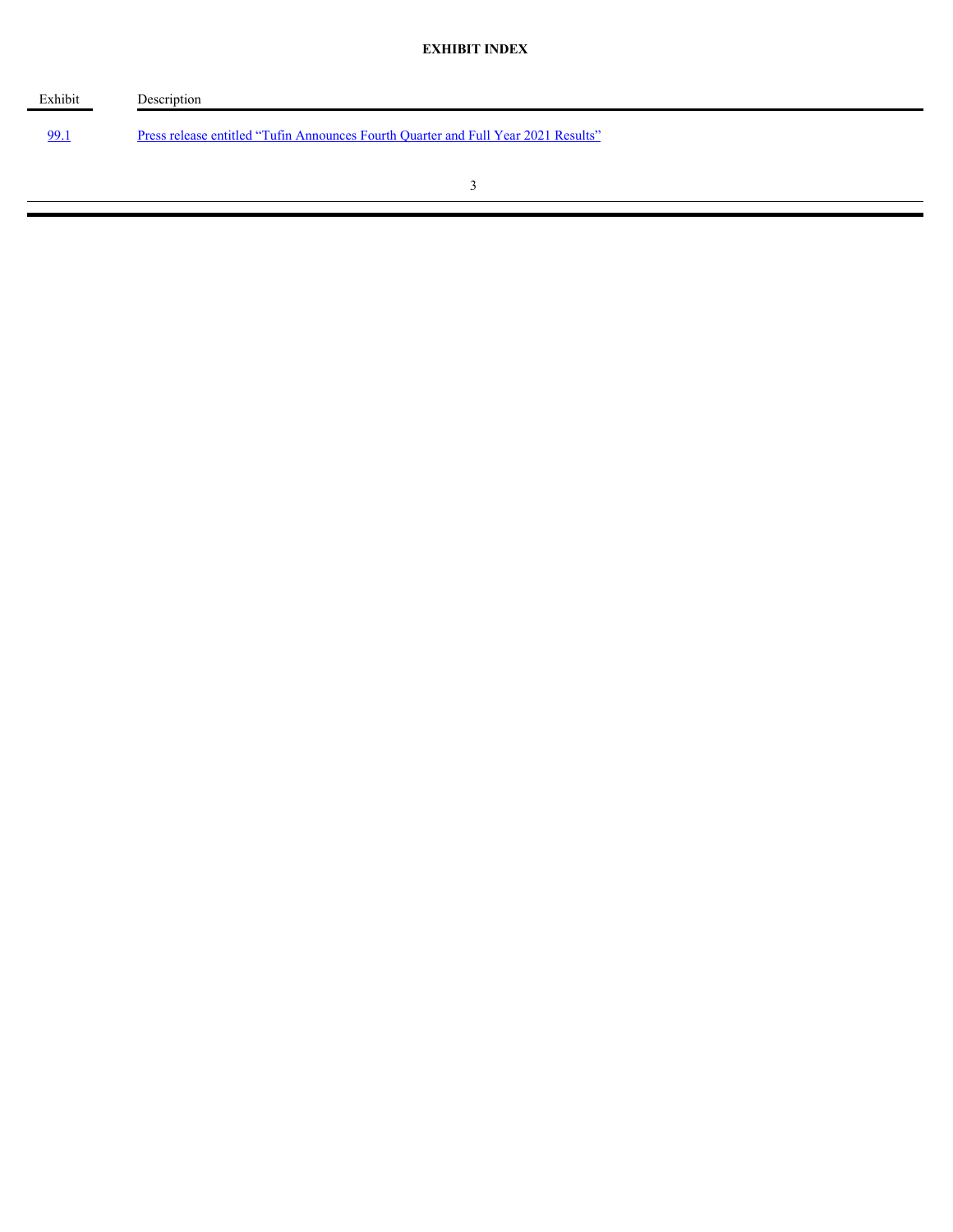<span id="page-3-0"></span>

### **Tufin Announces Fourth Quarter and Full Year 2021 Results**

*Fourth quarter revenue of \$35.8 million increased 16% year-over-year Fourth quarter GAAP operating loss of \$3.1 million and non-GAAP operating income of \$0.1 million Full year revenue of \$110.9 million increased 10% year-over-year Full year GAAP operating loss of \$36.3 million and non-GAAP operating loss of \$22.4 million*

**Boston, MA** and **Tel Aviv, Israel – February 10, 2022**- Tufin (NYSE: TUFN), a company pioneering a policy-centric approach to security and IT operations, today announced financial results for the fourth quarter and the year ended December 31, 2021.

"I am pleased to report another strong quarter, bolstered by healthy growth in new logos, as well as continued momentum in our land-and-expand with existing customers," said Ruvi Kitov, Tufin's CEO and Co-Founder. "We signed a record number of larger deals, including our most significant deal in the last three years. Full year revenues were a record \$110.9 million, with subscriptions representing approximately 56% of new license bookings for the year, positioning us well in our transition to a subscription-based model. We made significant progress strengthening our sales team, improving our lead generation efforts, signing new logos, and adding subscription-based services."

Kitov continued, "We are experiencing increased awareness of security breaches and corporations are allocating more resources to implement policy-driven automation to address the security threats of tomorrow. We are proud of the progress we've made as we reach the one-year mark of announcing the transition to subscription, and are continuing to execute on our strategic objectives in 2022."

#### **Financial Highlights for the Fourth Quarter Ended December 31, 2021**

#### **Revenue:**

- Total revenue was \$35.8 million, up 16% compared with the fourth quarter of 2020.
- Product revenue was \$19.1 million, up 27% compared with the fourth quarter of 2020.
- Maintenance and professional services revenue was \$16.8 million, up 5% compared with the fourth quarter of 2020.

#### **Gross Profit:**

- GAAP gross profit was \$29.7 million, or 83% of total revenue, compared to \$25.6 million in the fourth quarter of 2020, or 83% of total revenue.
- Non-GAAP gross profit was \$30.1 million, or 84% of total revenue, compared to \$26.1 million in the fourth quarter of 2020, or 84% of total revenue.

#### **Operating Income (Loss):**

- GAAP operating loss was \$3.1 million, compared to operating loss of \$3.5 million in the fourth quarter of 2020.
- Non-GAAP operating income was \$0.1 million, compared to non-GAAP operating income of \$0.4 million in the fourth quarter of 2020.

#### **Net Loss:**

- GAAP net loss was \$4.0 million, or a loss of \$0.11 per diluted share, compared to a GAAP net loss of \$4.4 million, or \$0.12 per diluted share, in the fourth quarter of 2020.
- Non-GAAP net loss was \$1.6 million, or a loss of \$0.04 per diluted share, compared to non-GAAP net loss of \$1.0 million, or \$0.03 per diluted share, in the fourth quarter of 2020.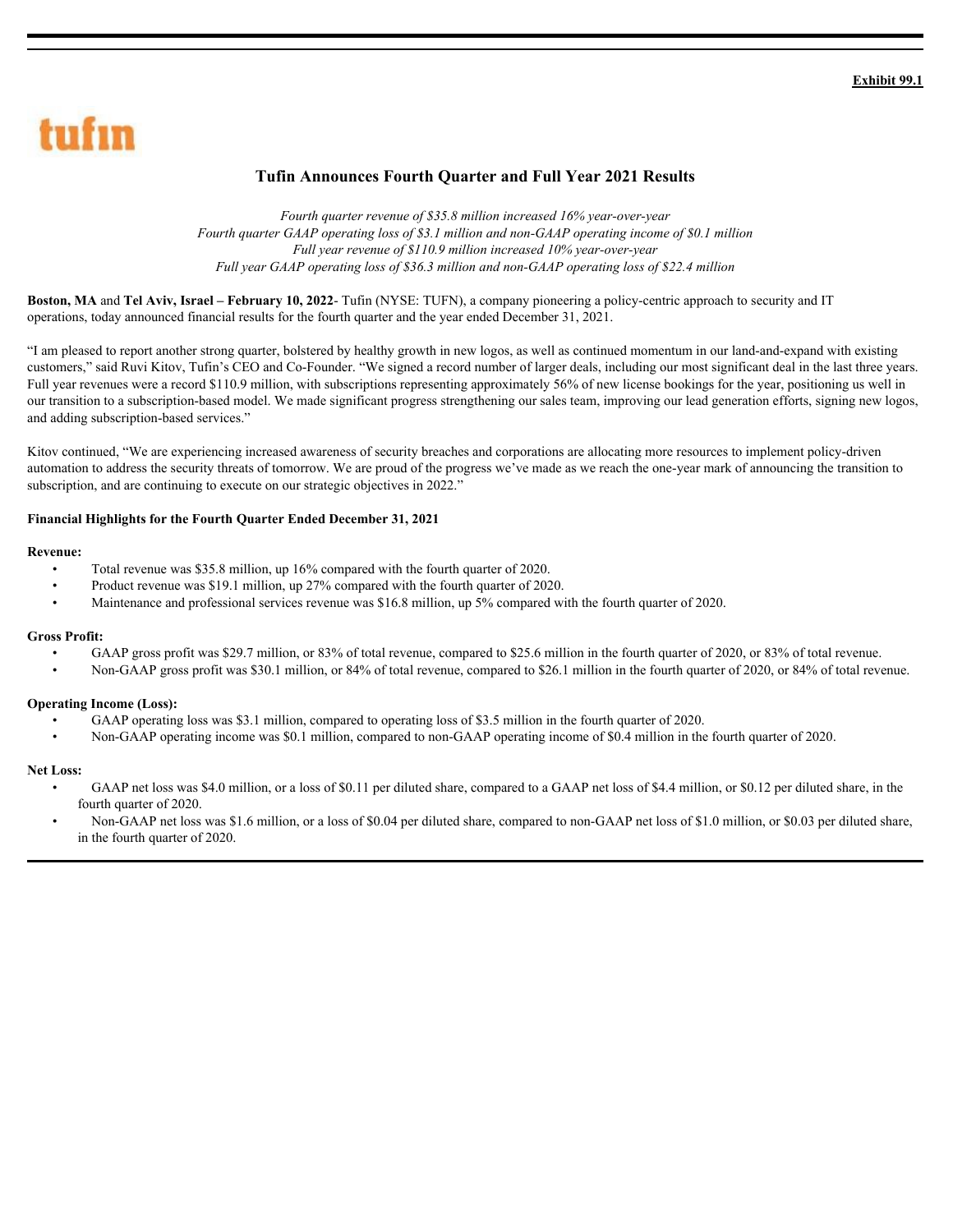#### **Financial Highlights for the Full Year Ended December 31, 2021**

#### **Revenue:**

- Total revenue was \$110.9 million, up 10% compared with 2020.
- Product revenue was \$46.6 million, up 20% compared with 2020.
- Maintenance and professional services revenue was \$64.4 million, up 4% compared with 2020.

#### **Gross Profit:**

- GAAP gross profit was \$87.8 million, or 79% of total revenue, compared to \$80.6 million in 2020, or 80% of total revenue.
- Non-GAAP gross profit was \$89.6 million, or 81% of total revenue, compared to \$82.6 million in 2020, or 82% of total revenue.

#### **Operating Loss:**

- GAAP operating loss was \$36.3 million, compared to operating loss of \$33.9 million in 2020.
- Non-GAAP operating loss was \$22.4 million, compared to non-GAAP operating loss of \$18.5 million in 2020.

#### **Net Loss:**

- GAAP net loss was \$36.9 million, or a loss of \$0.99 per diluted share, compared to GAAP net loss of \$35.4 million, or \$0.99 per diluted share, in 2020.
- Non-GAAP net loss was \$25.8 million, or a loss of \$0.69 per diluted share, compared to non-GAAP net loss of \$20.6 million, or \$0.58 per diluted share, in 2020.

#### **Balance Sheet and Cash Flow:**

- Cash flow used in operating activities during the twelve months ended December 31, 2021 was \$14.2 million, compared to cash flow used in operating activities of \$17.4 million during the twelve months ended December 31, 2020.
- Total cash, cash equivalents, restricted cash and marketable securities as of December 31, 2021 were \$89.4 million, compared to \$104.0 million as of December 31, 2020.

The tables at the end of this press release include a reconciliation of GAAP to non-GAAP gross profit, operating income and net income for the three and twelve months ended December 31, 2021 and 2020. An explanation of these measures is also included under the heading "Non-GAAP Financial Measures."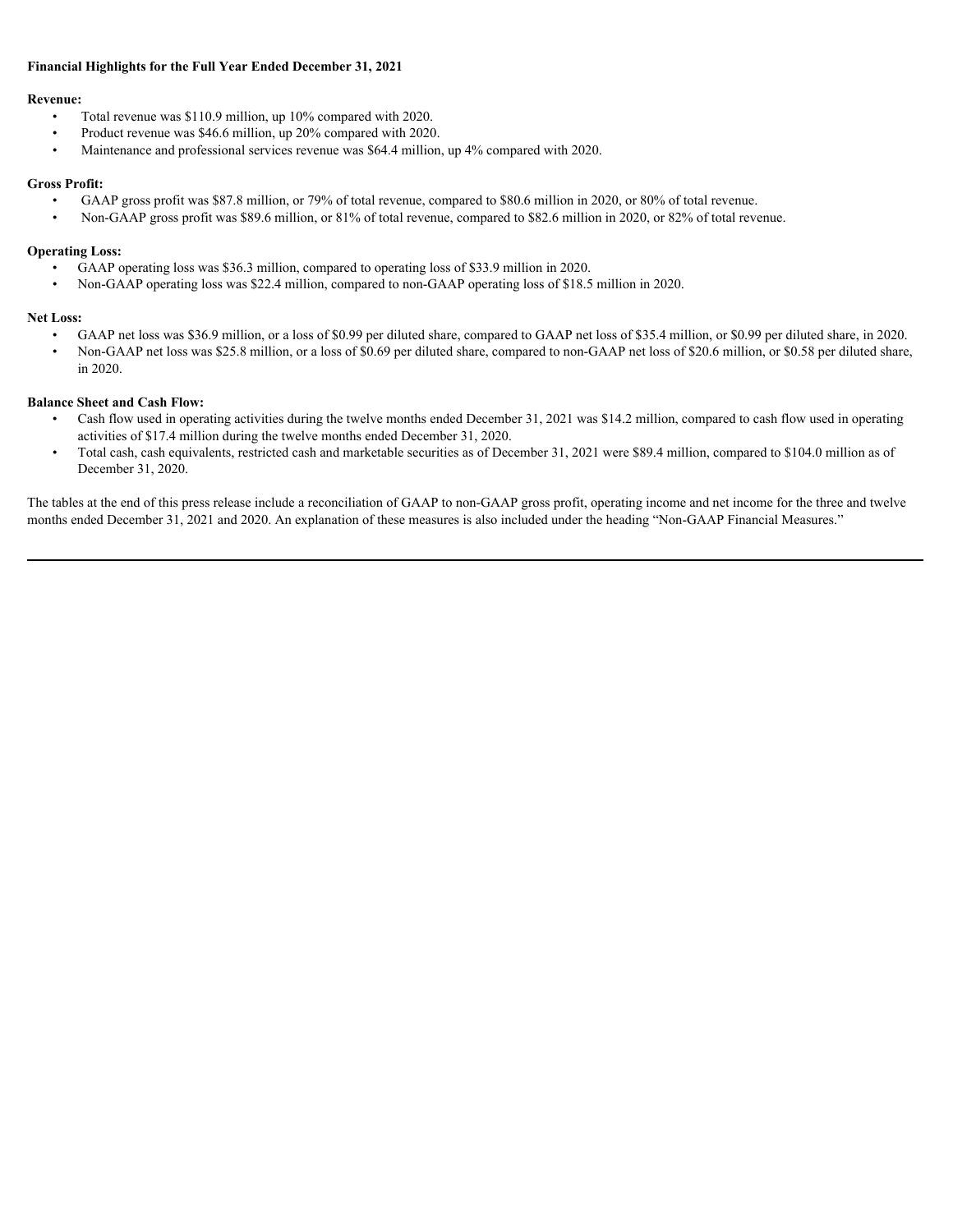#### **Recent Business Highlights**

- Introduced Security Policy Builder App to Marketplace which automates the design of corporate security access policies across the hybrid environment, reducing complexity and time for organizations.
- Tufin Orchestration Suite Named Best Network Security Solution by the 2021 Tech Ascension Awards.
- Extended Security Policy Management Leadership to SASE which provides unified visibility and simplified policy management for cloud-enabled organizations.
- Named Policy Management Solution of the Year by CyberSecurity Breakthrough Awards.
- Signed largest deal in the past three years.

#### **Business Outlook**

Based on information available as of February 10, 2022, Tufin is issuing guidance as indicated below:

#### **First Quarter 2022:**

- Total revenue between \$23.0 and \$27.0 million.
- Non-GAAP operating loss between \$11.5 and \$8.1 million.

#### **Full Year 2022:**

- Total revenue between \$123.0 and \$129.0 million.
- Non-GAAP operating loss between \$28.9 and \$23.8 million.

#### **Conference Call Information**

In conjunction with this announcement, the Company will host a conference call today, February 10, 2022, at 8:00 a.m. Eastern Time. To participate in the call, please dial 877-407-2988 in the U.S. or 201-389-0923 for international participants and enter Conference ID# 13726295. The call will also be webcast live on Tufin's Investor Relations website at investors.tufin.com.

Following the conference call, an archive of the webcast will be available on the investor relations section of the Company website three hours after the live call ends.

#### **About Tufin**

Tufin (NYSE: TUFN) simplifies management of some of the largest, most complex networks in the world, consisting of thousands of firewall and network devices and emerging hybrid cloud infrastructures. Enterprises select the company's Tufin Orchestration Suite™ to increase agility in the face of ever-changing business demands while maintaining a robust security posture. The Suite reduces the attack surface and meets the need for greater visibility into secure and reliable application connectivity. With over 2,000 customers since its inception, Tufin's network security automation enables enterprises to implement changes in minutes instead of days, while improving their security posture and business agility.

#### **Non-GAAP Financial Measures**

We believe that providing non-GAAP financial measures that exclude, as applicable, share-based compensation expense and certain non-recurring costs, as well as, the tax effect of these non-GAAP adjustments, allows for more meaningful comparisons between our operating results from period to period. These non-GAAP financial measures are an important tool for financial and operational decision-making and for evaluating our operating results over different periods:

- We define non-GAAP gross profit as gross profit excluding share-based compensation expense.
- We define non-GAAP operating income (loss) as operating income (loss) excluding share-based compensation expense, shelf registration costs and onetime expenses associated with the reorganization of one of our subsidiaries.
- We define non-GAAP net income (loss) as net income (loss) excluding share-based compensation expense, shelf registration costs and one-time expenses associated with the reorganization of one of our subsidiaries and the tax effect of these non-GAAP adjustments.

Because of varying available valuation methodologies, subjective assumptions and the variety of equity instruments that can impact a company's non-cash expense, we believe that providing non-GAAP financial measures that exclude non-cash share-based compensation expense allow for more meaningful comparisons between our operating results from period to period. In addition, we believe that providing non-GAAP financial measures that exclude shelf registration costs and one-time expenses associated with the reorganization of one of our subsidiaries allow for more meaningful comparisons between our operating results from period to period since these non-recurring costs are not representative or indicative of our ongoing operations. We also believe that the tax effects related to the non-GAAP adjustments set forth above do not reflect the performance of our core business and would impact period-to-period comparability.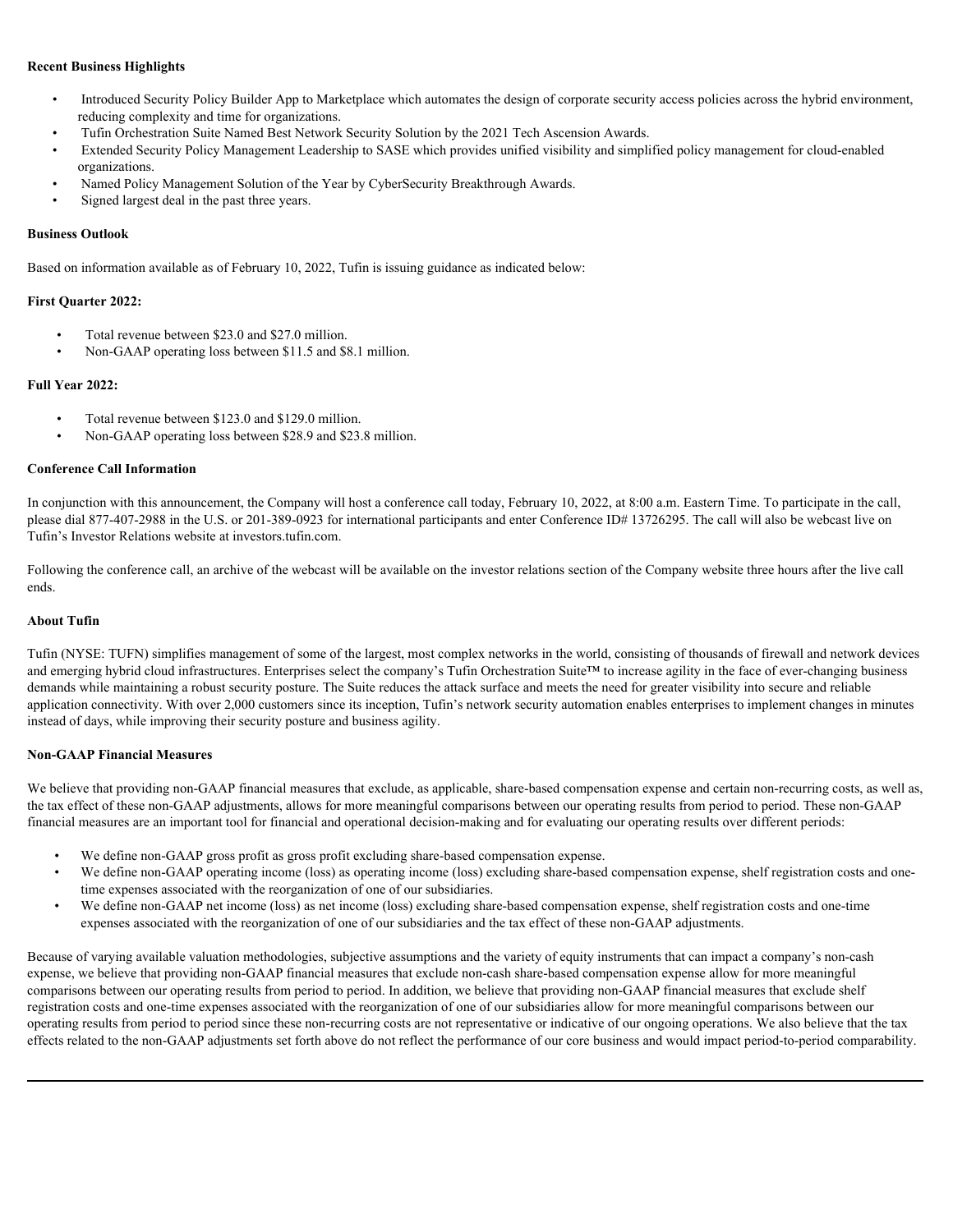Other companies, including companies in our industry, may calculate non-GAAP gross profit, non-GAAP operating income (loss) and non-GAAP net income (loss) differently or not at all, which reduces the usefulness these non-GAAP financial measures for comparison. You should consider these non-GAAP financial measures along with other financial performance measures, including gross profit, operating income (loss) and net income (loss), and our financial results presented in accordance with U.S. GAAP. Tufin urges investors to review the reconciliation of its non-GAAP financial measures to the comparable U.S. GAAP financial measures included below, and not to rely on any single financial measure to evaluate its business.

Guidance for non-GAAP financial measures excludes, as applicable, share-based compensation expense and certain non-recurring costs, as applicable. A reconciliation of the non-GAAP financial measures guidance to the corresponding GAAP measures is not available on a forward-looking basis due to the uncertainty regarding, and the potential variability and significance of, the amounts of share-based compensation expense and certain non-recurring costs, as applicable, that are excluded from the guidance. Accordingly, a reconciliation of the non-GAAP financial measures guidance to the corresponding GAAP measures for future periods is not available without unreasonable effort.

#### **Cautionary Language Concerning Forward-Looking Statements**

This release contains forward-looking statements, which express the current beliefs and expectations of Tufin's management. In some cases, forward-looking statements may be identified by terminology such as "believe," "may," "estimate," "continue," "anticipate," "intend," "should," "plan," "expect," "predict," "potential" or the negative of these terms or other similar expressions. Such statements involve a number of known and unknown risks and uncertainties that could cause the Company's future results, performance or achievements to differ significantly from the results, performance or achievements expressed or implied by such forward-looking statements. Important factors that could cause or contribute to such differences include risks relating to: the impact of the novel coronavirus ("COVID-19") on the budgets of our clients and on economic conditions generally; successful management of our business model, as well as current and future growth, particularly with respect to our plans to transition to a subscription-based business model over time; political conditions and economic downturns, particularly in the areas where we operate; compliance, managerial and regulatory risks associated with international sales and operations; our expectation that policy-centric, automated solutions will garner a growing share of enterprise security spending; our expectations for growth in certain key verticals and geographic regions and our intention to expand internationally; our ability to maintain effective internal controls over financial reporting; our expectations concerning seasonality and the predictability of our sales cycle; our expectations regarding customer relationships developed by our hybrid sales model; our expectations regarding customer relationships, including our ability to acquire new customers or sell additional products and services to existing customers; competition from a wide variety of competitive vendors; our ability to compete and increase positive market awareness of our brand; our ability to align future and past performance by generating sufficient revenue; the compatibility of our offerings with the existing technologies of our customers; plans to deploy additional cloud-based subscription products over time; reliance on certain products and customers to generate large portions of our revenue, as well as reliance on a single third-party manufacture to fulfill certain orders; our intention to make further investments in our products, including the Tufin Orchestration Suite; our expectations regarding sales of our newest business product, SecureCloud, as well as sales driven by channel partners and technology alliance partners through joint selling efforts; out dependence on a single manufacturer to fulfill certain software license orders; the effect of cybersecurity threats or attacks on our technologies, products or services; real or perceived shortcomings, defects or vulnerabilities in our solutions or internal network system; compliance with laws, regulations and requirements in the jurisdictions where we operate; expectations regarding the outcome of current litigation; ability to protect and defend our intellectual property rights; effectively managing, investing in, growing and maintaining key personnel; growth in the enterprise security and network management product markets; volatility of our share price and trading market activity; impact of being incorporated and located in Israel; expectations regarding our tax classifications; and other factors discussed under the heading "Risk Factors" in the Company's most recent annual report on Form 20-F filed with the Securities and Exchange Commission. Forward-looking statements in this release are made pursuant to the safe harbor provisions contained in the Private Securities Litigation Reform Act of 1995. These forward-looking statements are made only as of the date hereof, and the Company undertakes no obligation to update or revise the forward-looking statements, whether as a result of new information, future events or otherwise.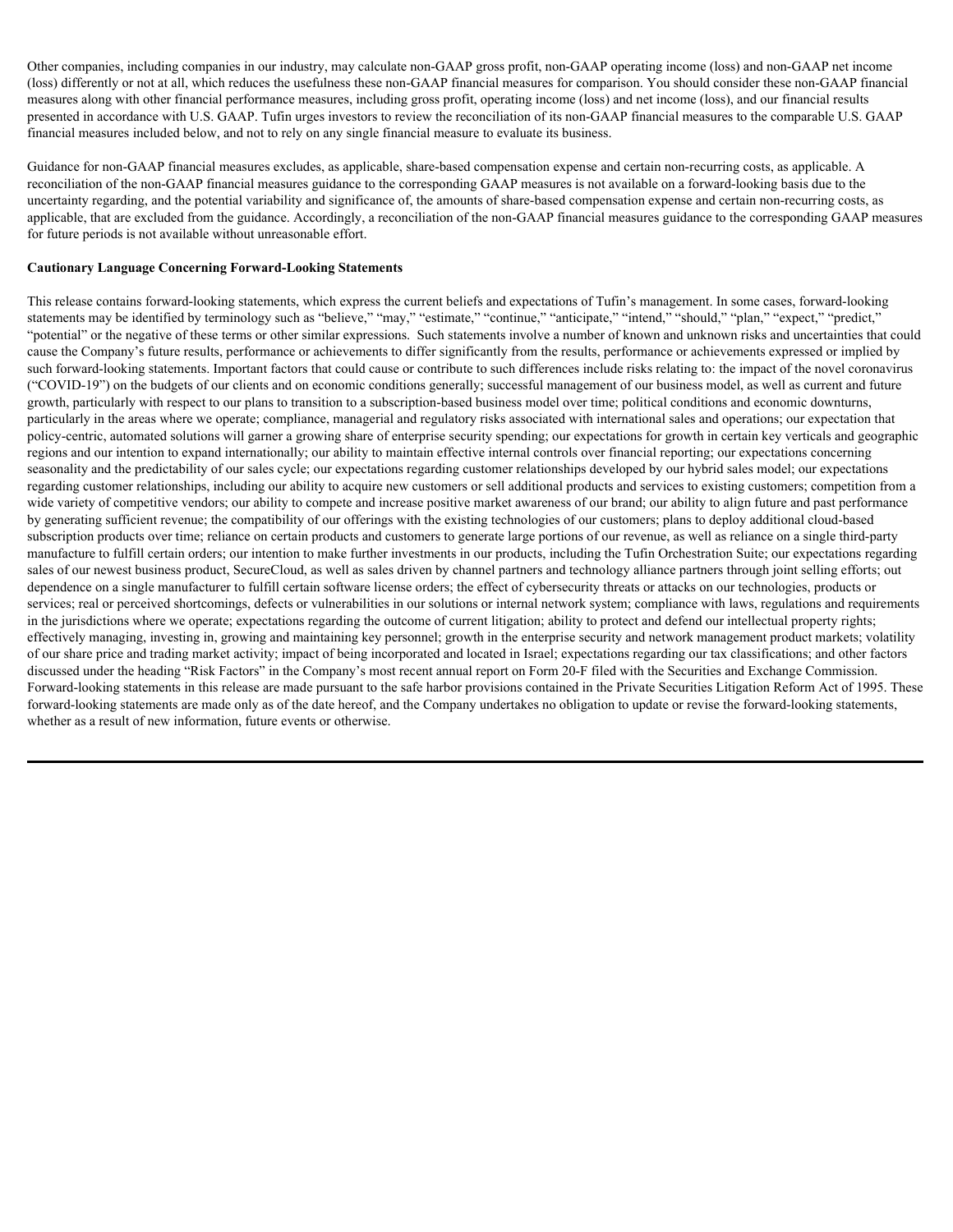#### **TUFIN SOFTWARE TECHNOLOGIES LTD. CONDENSED CONSOLIDATED BALANCE SHEETS U.S. dollars in thousands (Unaudited)**

|                                                                                                             | December 31. | December 31, |  |
|-------------------------------------------------------------------------------------------------------------|--------------|--------------|--|
|                                                                                                             | 2020         | 2021         |  |
| <b>Assets</b>                                                                                               |              |              |  |
| <b>CURRENT ASSETS:</b>                                                                                      |              |              |  |
| Cash and cash equivalents                                                                                   | 58,449       | 44,439       |  |
|                                                                                                             |              |              |  |
| Marketable Securities - short term                                                                          | 19,586       | 18,177       |  |
| Accounts receivable (net of allowance for credit losses of \$85 on December 31, 2020 and December 31, 2021) | 16,674       | 19,156       |  |
| Prepaid expenses and other current assets                                                                   | 7,159        | 8,765        |  |
| <b>Total current assets</b>                                                                                 | 101,868      | 90,537       |  |
| <b>NON-CURRENT ASSETS:</b>                                                                                  |              |              |  |
| Long-term restricted bank deposits                                                                          | 3,268        | 3,251        |  |
| Marketable Securities - long term                                                                           | 22,705       | 23,514       |  |
| Property and equipment, net                                                                                 | 4,502        | 5,007        |  |
| Operating lease assets                                                                                      | 18,802       | 16,457       |  |
| Deferred costs                                                                                              | 6,348        | 8,728        |  |
| Deferred tax assets                                                                                         | 1,346        | 2,533        |  |
| Other non-current assets                                                                                    | 1,512        | 1,366        |  |
| <b>Total non-current assets</b>                                                                             | 58,483       | 60,856       |  |
| <b>Total assets</b>                                                                                         | 160,351      | 151,393      |  |
|                                                                                                             |              |              |  |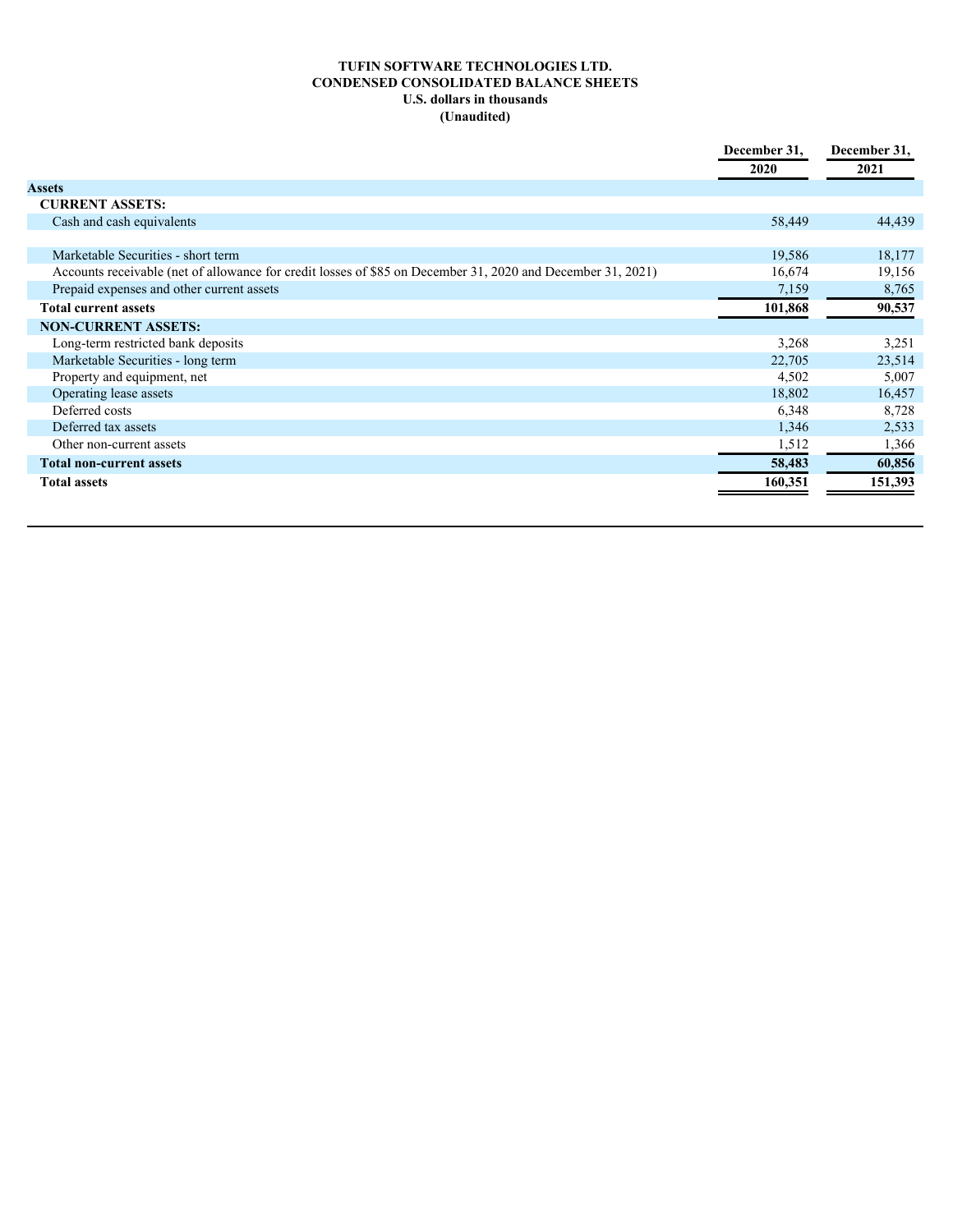#### **TUFIN SOFTWARE TECHNOLOGIES LTD. CONDENSED CONSOLIDATED BALANCE SHEETS U.S. dollars in thousands (except share data) (Unaudited)**

|                                                                                                                   | December 31. | December 31, |
|-------------------------------------------------------------------------------------------------------------------|--------------|--------------|
|                                                                                                                   | 2020         | 2021         |
| <b>LIABILITIES AND SHAREHOLDERS' EQUITY</b>                                                                       |              |              |
| <b>CURRENT LIABILITIES:</b>                                                                                       |              |              |
| Accounts payable                                                                                                  | 4,147        | 5,191        |
| Employee and payroll accrued expenses                                                                             | 17,985       | 21,123       |
| Other accounts payable                                                                                            | 578          | 677          |
| Operating lease liabilities - current                                                                             | 3,185        | 3,437        |
| Deferred revenues                                                                                                 | 24,940       | 28,386       |
| <b>Total current liabilities</b>                                                                                  | 50,835       | 58.814       |
| <b>NON-CURRENT LIABILITIES:</b>                                                                                   |              |              |
| Long-term deferred revenues                                                                                       | 12,815       | 18,740       |
| Non-current operating lease liabilities                                                                           | 20,240       | 17,837       |
| Other non-current liabilities                                                                                     | 1,282        | 1,681        |
| <b>Total non-current liabilities</b>                                                                              | 34,337       | 38,258       |
| <b>Total liabilities</b>                                                                                          | 85,172       | 97,072       |
| <b>COMMITMENTS AND CONTINGENCIES</b>                                                                              |              |              |
|                                                                                                                   |              |              |
| <b>SHAREHOLDERS' EQUITY:</b>                                                                                      |              |              |
| Ordinary shares of NIS 0.015 par value; 150,000,000 shares authorized at December 31, 2020 and December 31, 2021; |              |              |
| 35,972,470 and 37,851,120 shares issued and outstanding at December 31, 2020 and December 31, 2021;               | 148          | 157          |
| Additional paid-in capital                                                                                        | 178,864      | 195,041      |
| Accumulated other comprehensive income (loss)                                                                     | 5            | (113)        |
| Accumulated deficit                                                                                               | (103, 838)   | (140, 764)   |
| <b>TOTAL SHAREHOLDERS' EQUITY</b>                                                                                 | 75,179       | 54,321       |
| <b>TOTAL LIABILITIES AND SHAREHOLDERS' EQUITY</b>                                                                 | 160,351      | 151,393      |
|                                                                                                                   |              |              |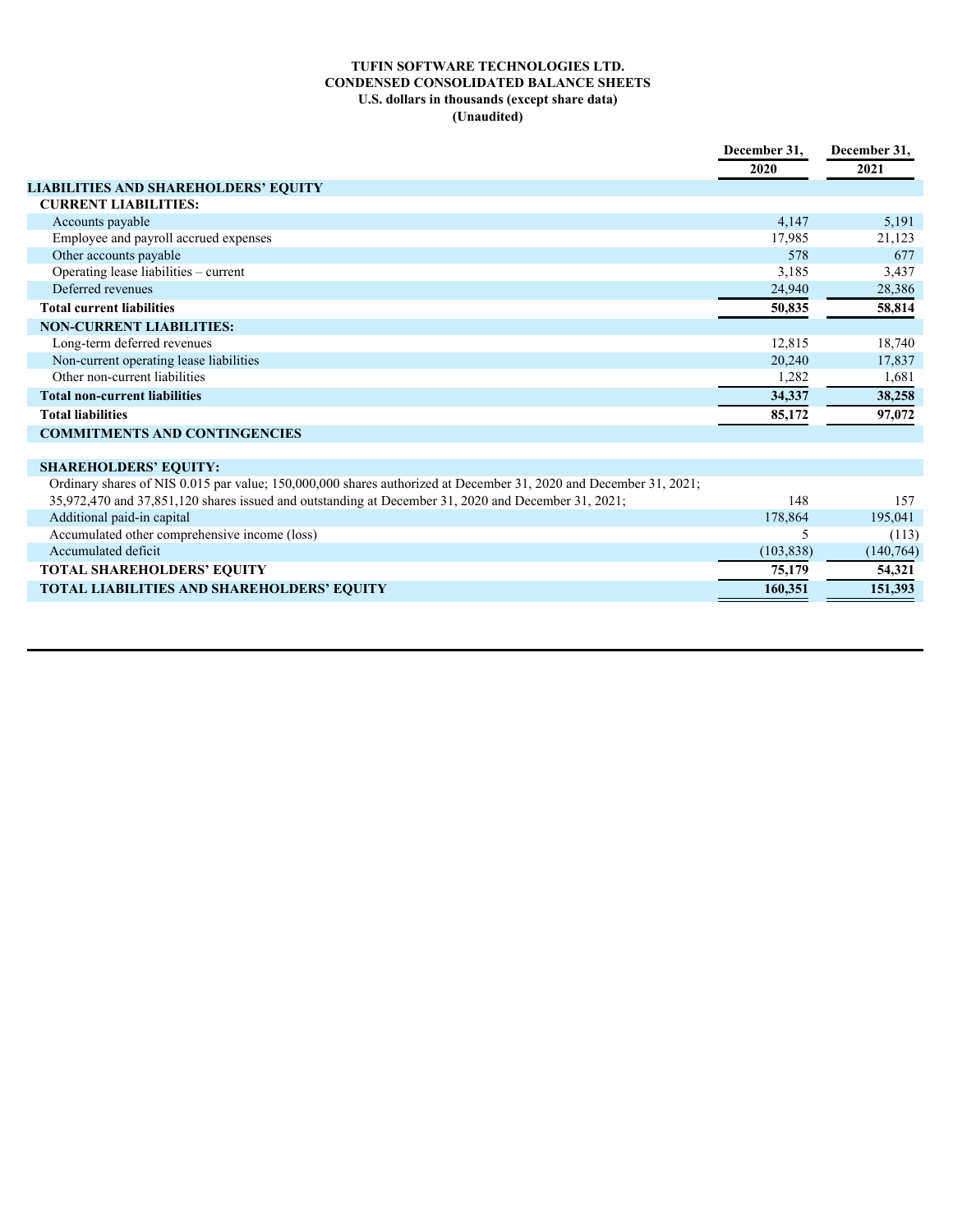### **TUFIN SOFTWARE TECHNOLOGIES LTD. CONDENSED CONSOLIDATED STATEMENTS OF OPERATIONS U.S. dollars in thousands (except per share amounts)**

**(Unaudited)**

|                                                                           | <b>Three Months Ended</b> |              | <b>Year Ended</b> |              |
|---------------------------------------------------------------------------|---------------------------|--------------|-------------------|--------------|
|                                                                           | December 31,              | December 31. | December 31,      | December 31, |
|                                                                           | 2020                      | 2021         | 2020              | 2021         |
| Revenues:                                                                 |                           |              |                   |              |
| Product                                                                   | 14,985                    | 19,081       | 38,690            | 46,593       |
| Maintenance and professional services                                     | 15,967                    | 16,755       | 62,144            | 64,356       |
| Total revenues                                                            | 30,952                    | 35,836       | 100,834           | 110,949      |
| Cost of revenues:                                                         |                           |              |                   |              |
| Product                                                                   | 1,204                     | 1,116        | 2,940             | 3,291        |
| Maintenance and professional services                                     | 4,150                     | 4,984        | 17,307            | 19,821       |
| Total cost of revenues                                                    | 5,354                     | 6,100        | 20,247            | 23,112       |
| Gross profit                                                              | 25,598                    | 29,736       | 80,587            | 87,837       |
| Operating expenses:                                                       |                           |              |                   |              |
| Research and development                                                  | 8,696                     | 9,856        | 34,978            | 39,584       |
| Sales and marketing                                                       | 15,031                    | 16,691       | 59,484            | 60,378       |
| General and administrative                                                | 5,332                     | 6,291        | 20,050            | 24,204       |
| Total operating expenses                                                  | 29,059                    | 32,838       | 114,512           | 124,166      |
| <b>Operating loss</b>                                                     | (3, 461)                  | (3, 102)     | (33, 925)         | (36,329)     |
| Financial income (expense), net                                           | (562)                     | (478)        | 114               | (1,104)      |
| Loss before taxes on income                                               | (4,023)                   | (3,580)      | (33, 811)         | (37, 433)    |
| Taxes on income                                                           | (379)                     | (452)        | (1, 595)          | 507          |
| Net loss                                                                  | (4, 402)                  | (4,032)      | (35, 406)         | (36, 926)    |
| Basic and diluted net loss per ordinary share                             | (0.12)                    | (0.11)       | (0.99)            | (0.99)       |
| Weighted average number of shares used in computing net loss per ordinary |                           |              |                   |              |
| share- basic and diluted                                                  | 35,833                    | 37,807       | 35,674            | 37,180       |
|                                                                           |                           |              |                   |              |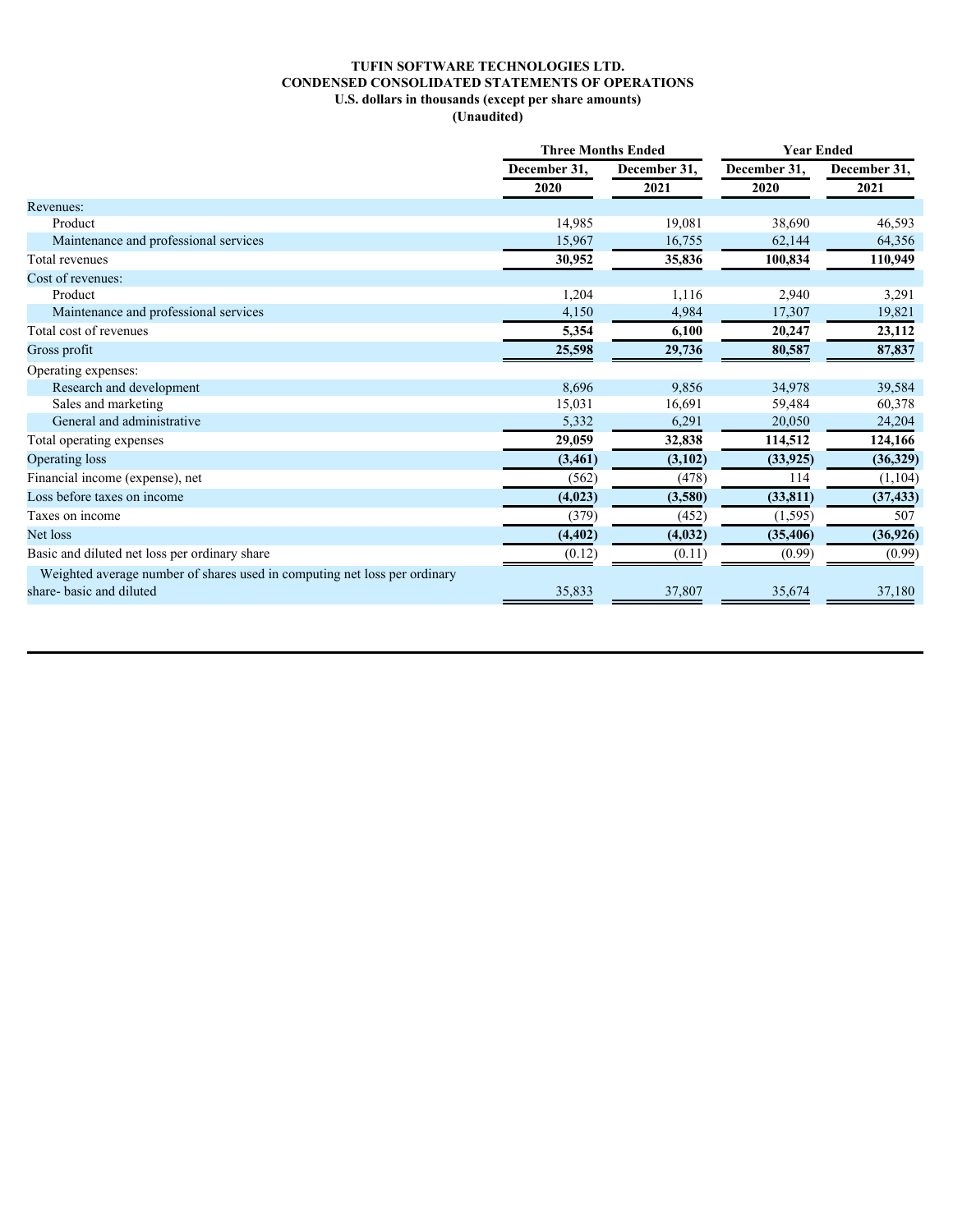### **Share-based Compensation Expense:**

|                                        |              | <b>Three Months Ended</b> |                      | <b>Year Ended</b>    |  |
|----------------------------------------|--------------|---------------------------|----------------------|----------------------|--|
|                                        | December 31, | December 31,<br>2021      | December 31,<br>2020 | December 31,<br>2021 |  |
|                                        | 2020         |                           |                      |                      |  |
| Cost of revenues                       | 488          | 358                       | 2,024                | 1,812                |  |
| Research and development               | 1,010        | 659                       | 4,437                | 3,867                |  |
| Sales and marketing                    | 1,308        | 1,035                     | 4,635                | 3,772                |  |
| General and administrative             | 1,035        | .,130                     | 3,929                | 4,445                |  |
| Total share-based compensation expense | 3,841        | 3,182                     | 15,025               | 13,896               |  |
|                                        |              |                           |                      |                      |  |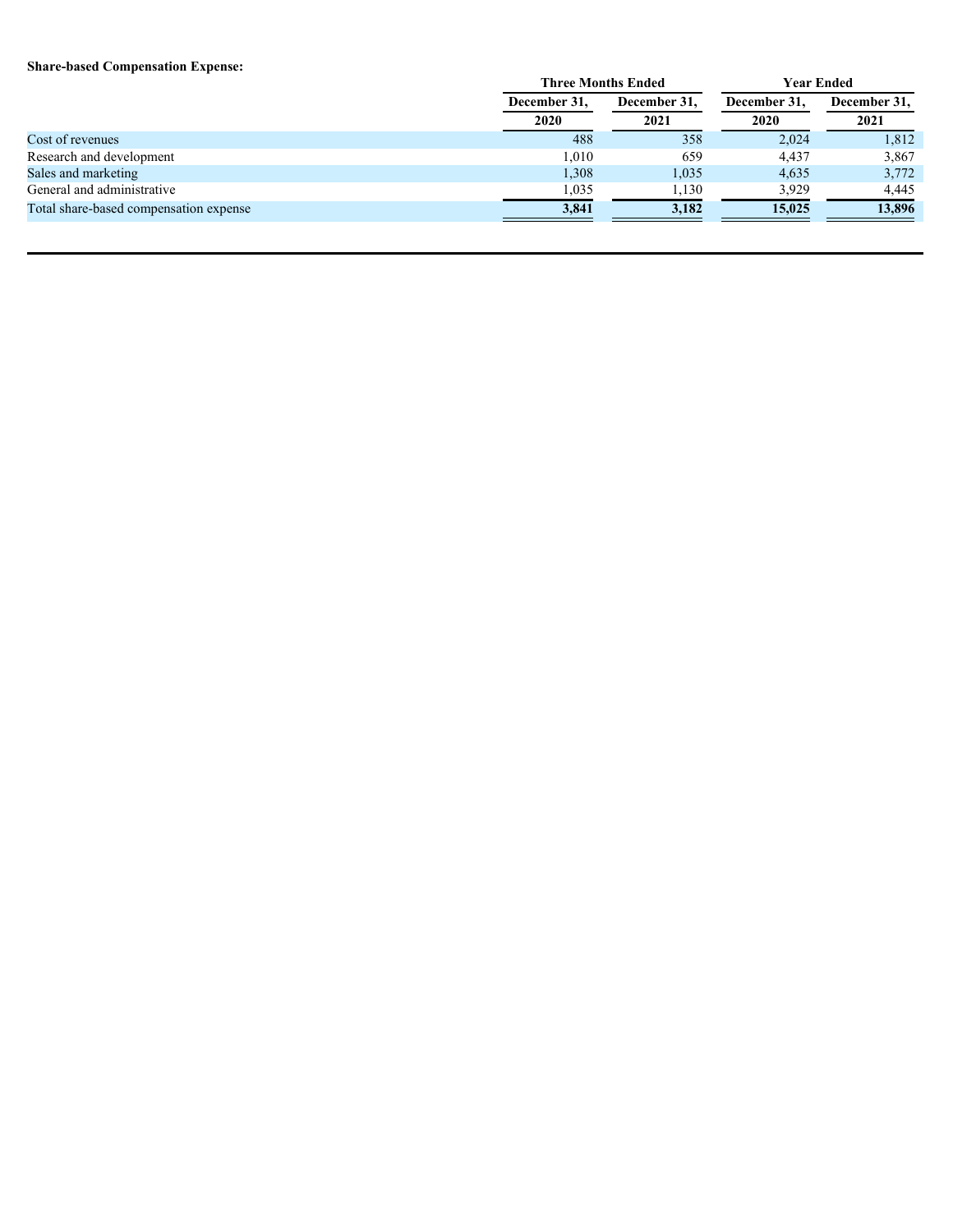#### **TUFIN SOFTWARE TECHNOLOGIES LTD. CONDENSED CONSOLIDATED STATEMENTS OF CASH FLOWS U.S. dollars in thousands (Unaudited)**

|                                                                                 | <b>Year Ended</b><br>December 31. |           |
|---------------------------------------------------------------------------------|-----------------------------------|-----------|
|                                                                                 | 2020                              | 2021      |
| <b>CASH FLOWS FROM OPERATING ACTIVITIES:</b>                                    |                                   |           |
| Net loss                                                                        | (35, 406)                         | (36, 926) |
| Adjustment to reconcile net loss to net cash used in operating activities:      |                                   |           |
| Depreciation                                                                    | 1,523                             | 1,904     |
| Share-based compensation                                                        | 15,025                            | 13,896    |
| Amortization of premium and accretion of discount on marketable securities, net | 95                                | 308       |
| Exchange rate differences on cash, cash equivalents and restricted cash         | (1,146)                           | 179       |
| Change in operating assets and liabilities items:                               |                                   |           |
| Accounts receivable, net                                                        | (452)                             | (2, 482)  |
| Prepaid expenses and other current assets                                       | (2,640)                           | (2,174)   |
| Deferred costs                                                                  | (665)                             | (2,344)   |
| Deferred taxes                                                                  | 313                               | (1,187)   |
| Other non-current assets                                                        | 62                                | 146       |
| Accounts payable                                                                | (247)                             | 1,044     |
| Employee and payroll accrued expenses                                           | 3,275                             | 3,627     |
| Other accounts payable and non-current liabilities                              | (416)                             | 202       |
| Net change in operating lease accounts                                          | 1,048                             | 194       |
| Deferred revenues                                                               | 2,192                             | 9,371     |
| Net cash used in operating activities                                           | (17, 439)                         | (14, 242) |
| <b>CASH FLOWS FROM INVESTING ACTIVITIES:</b>                                    |                                   |           |
| Purchase of fixed assets                                                        | (2,070)                           | (1,678)   |
| Investment in marketable securities                                             | (44,381)                          | (29, 227) |
| Proceeds from maturities of marketable securities                               | 2,069                             | 29,414    |
|                                                                                 |                                   |           |
| Net cash used in investing activities                                           | (44, 382)                         | (1, 491)  |
| <b>CASH FLOWS FROM FINANCING ACTIVITIES:</b>                                    |                                   |           |
| Proceeds from exercise of stock options                                         | 1,376                             | 2,374     |
| Changes in proceeds from withholdings related to stock plans                    | (713)                             | (489)     |
| Net cash provided by financing activities                                       | 663                               | 1,885     |
| Effect of exchange rate changes on cash, cash equivalents and restricted cash   | 1,146                             | (179)     |
| DECREASE IN CASH, CASH EQUIVALENTS AND RESTRICTED CASH                          | (60, 012)                         | (14, 027) |
|                                                                                 |                                   |           |
| CASH, CASH EQUIVALENTS AND RESTRICTED CASH AT BEGINNING OF YEAR                 | 121,729                           | 61,717    |
| CASH, CASH EQUIVALENTS AND RESTRICTED CASH AT END OF YEAR                       | 61,717                            | 47,690    |
|                                                                                 |                                   |           |